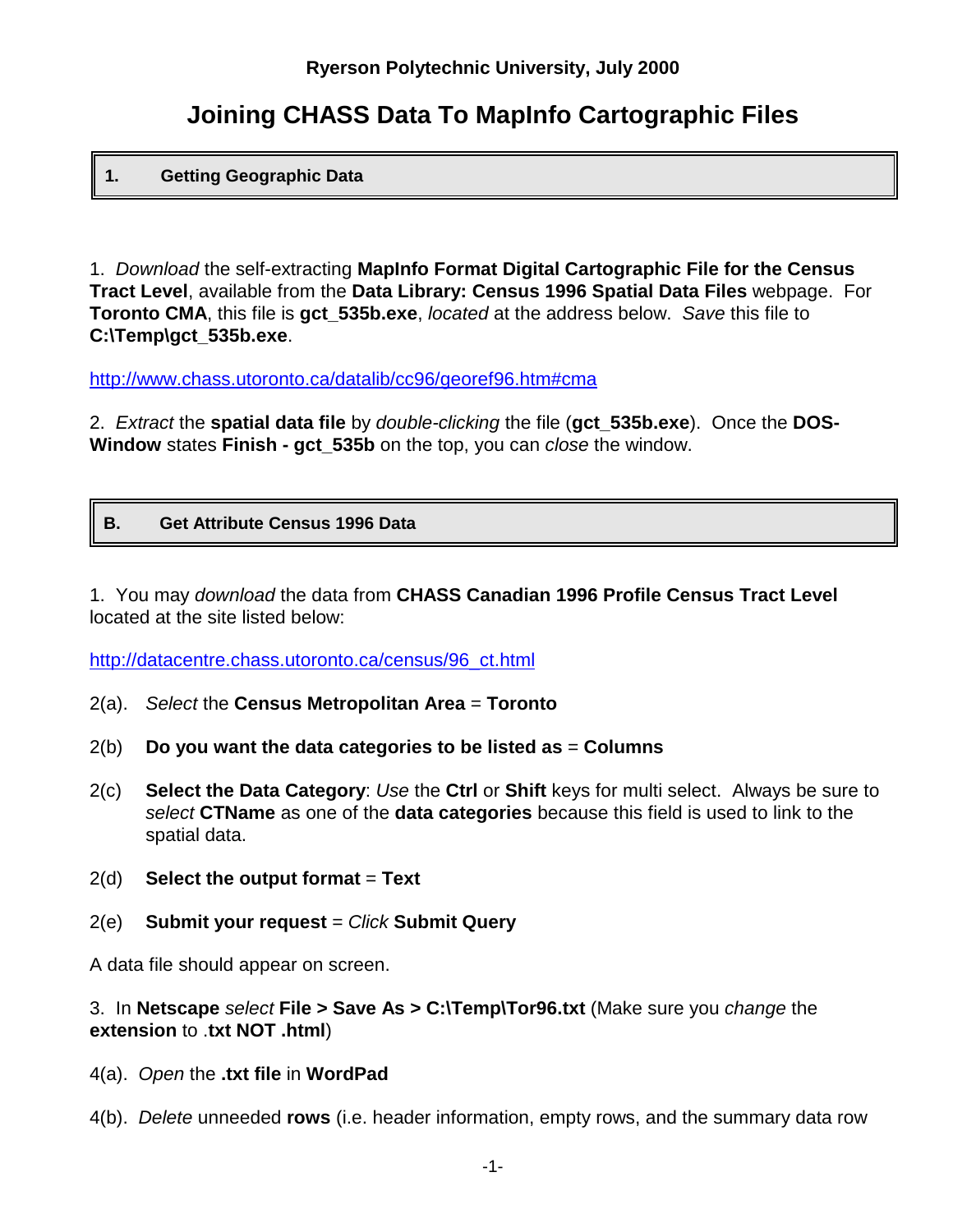(first row of the actual data)) until you are left with the raw data and column headings.

4(c). **File > Save As > C:\temp\Tor96-2.txt (Text Document)**

|         | ቂ<br>李市        | 亀<br>喝<br>KO. |            |              |          |    |
|---------|----------------|---------------|------------|--------------|----------|----|
| Save V1 | V <sub>2</sub> | V8            | V9         | V10          | V11      |    |
| 0000.00 | 0000           | 3898933.00    | 4263757.00 | 9.40         | 5867.73  | 42 |
| 0001.00 | 1012           | 618.00        | 695.00     | 12.50        | 5.44     |    |
| 0002.00 | 1013           | 592.00        | 563.00     | $-4.90$      | 3.44     |    |
| 0004.00 | 1015           | 7050.00       | 6940.00    | $-1.60$      | 0.31     |    |
| 0005.00 | 1016           | 5087.00       | 5374.00    | 5.60         | 0.36     |    |
| 0006.00 | 1017           | 280.00        | 247.00     | $-11.80$     | 0.03     |    |
| 0008.00 | 1019           | 1336.00       | 1303.00    | $-2.50$      | 1.99     |    |
| 0009.00 | 1020           | 300.00        | 298.00     | $-0.70$      | 0.10     |    |
| 0010.00 | 1021           | 6715.00       | 6891.00    | 2.60         | 0.73     |    |
| 0011.00 | 1022           | 836.00        | 945.00     | 13.00        | 0.98     |    |
| 0012.00 | 1023           | 1955.00       | 2174.00    | 11.20        | 1.14     |    |
| 0013.00 | 1024           | 4573.00       | 5299.00    | 15.90        | 0.73     |    |
| 0014.00 | 1025           | 304.00        | 453.00     | 49.00        | 0.44     |    |
| 0015.00 | 1026           | 1364.00       | 1877.00    | 37.60        | 0.28     |    |
| 0016.00 | 1027           | 1133.00       | 1465.00    | 29.30        | 0.67     |    |
| 0017.00 | 1028           | 4671.00       | 5207.00    | 11.50        | 1.14     |    |
| 0018.00 | 1029           | 1822.00       | 1925.00    | 5.70         | 0.34     |    |
| 0019.00 | 1030           | 3209.00       | 3417.00    | 6.50         | 0.44     |    |
| 0021.00 | 1032           | 5199.00       | 5248.00    | 0.90         | 0.85     |    |
| 0022.00 | 1033           | 3857.00       | 3805.00    | $-1.30$      | 0.54     |    |
| nnee nn | 1.021          | 2176.00       | 2202.00    | 70<br>$\sim$ | $n - 27$ |    |

- 5(a). *Open* **Microsoft Excel**
- 5(b). **File > Open > C:\Temp\Tor96-2.txt** (Change Files of Type = Text Files)
- 5(c). The **Text Import Wizard Step 1 of 3** should *open*. For **Original Data Type** = **Fixed Width** *Select* **Next** The **Text Import Wizard Step 2 of 3** should *open Select* **Next** The **Text Import Wizard Step 3 of 3** should *open Select* **Finish**
- 5(d). **File > Save As > C:\Temp\Tor96-3.txt (Text Tab Delimited).** *Select* **Save**, then **Yes.**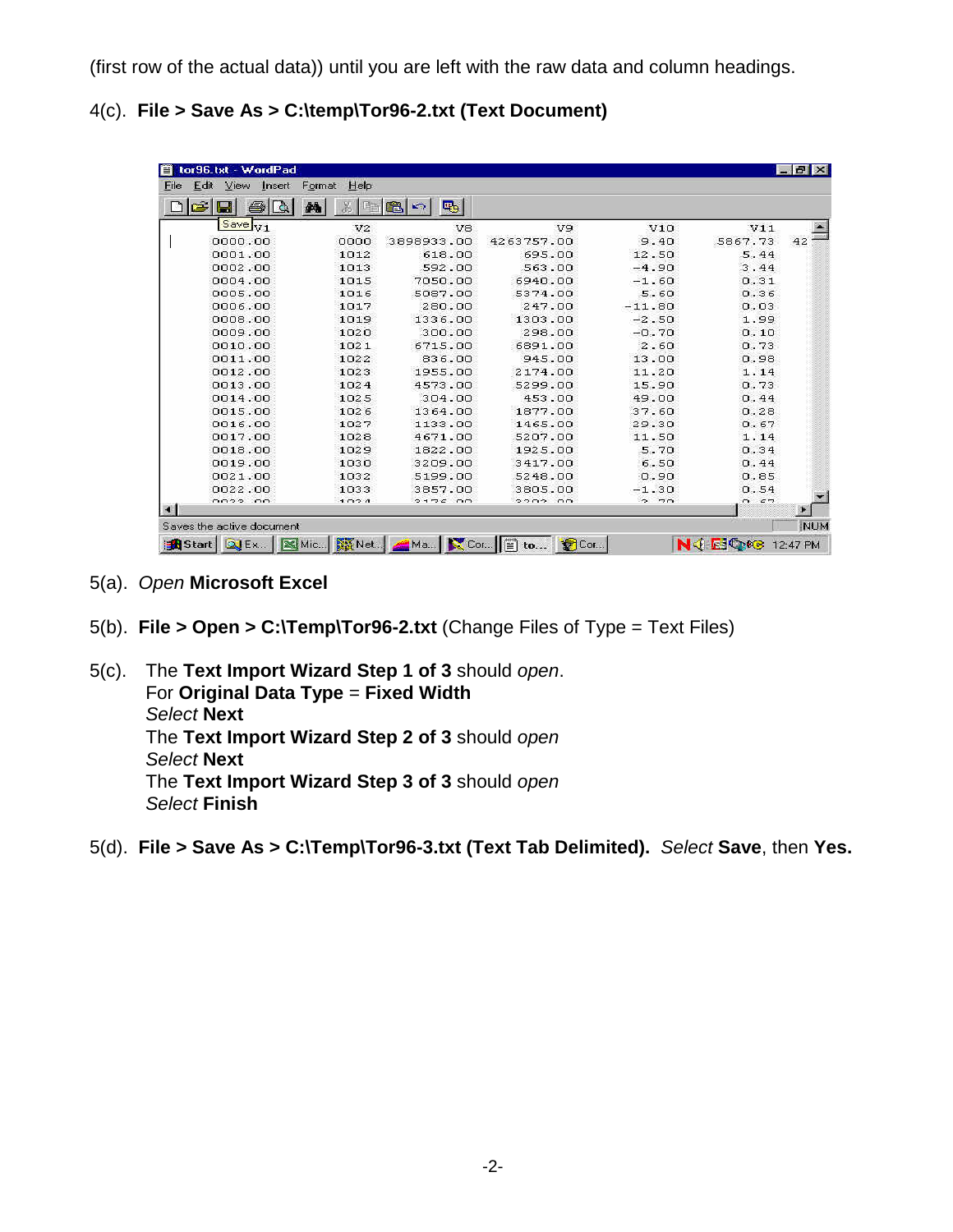| B<br>File           | Edit<br>View                                      | Insert            | Tools<br>Format | Window<br>Data | Help       |                   |                 |   |            | $ F$ $\times$         |
|---------------------|---------------------------------------------------|-------------------|-----------------|----------------|------------|-------------------|-----------------|---|------------|-----------------------|
| $\rightarrow$<br>ľ٦ | 8<br>н                                            | $\tilde{v}$<br>Ō. | 品<br>电偏         | ◁<br>MG3       | Σ          | 針<br>$f_{\infty}$ | 仙豆<br>$2$ Arial |   | 灩          | $\ddot{\cdot}$        |
|                     | A1                                                |                   | V1<br>$=$       |                |            |                   |                 |   |            |                       |
|                     | A                                                 | в                 | Ĉ               | D              | Ë          | F                 | G               | H |            | $\blacktriangleright$ |
| $\vee$ 1<br>п       |                                                   | V2                | V <sub>8</sub>  | V9             | V10        | V11               | V12             |   |            |                       |
| $\overline{2}$      | U                                                 | 0                 | 3898933         | 4263757        | 9.4        | 5867.73           | 4263760         |   |            |                       |
| 3                   | 1                                                 | 1012              | 618             | 695            | 12.5       | 5.44              | 695             |   |            |                       |
| 4                   | $\overline{\mathbf{c}}$                           | 1013              | 592             | 563            | $-4.9$     | 3.44              | 560             |   |            |                       |
| 5                   | 4                                                 | 1015              | 7050            | 6940           | $-1.6$     | 0.31              | 6940            |   |            |                       |
| 6                   | ნ<br>ნ                                            | 1016              | 5087            | 5374           | 5.6        | 0.36              | 5375            |   |            |                       |
| $\overline{7}$      |                                                   | 1017              | 280             | 247            | $-11.8$    | 0.03              | 250             |   |            |                       |
| 8                   | 8<br>9                                            | 1019              | 1336            | 1303           | $-2.5$     | 1.99              | 1305            |   |            |                       |
| 9                   |                                                   | 1020              | 300             | 298            | $-0.7$     | 0.1               | 295             |   |            |                       |
| 10                  | 10                                                | 1021              | 6715            | 6891           | 2.6        | 0.73              | 6890            |   |            |                       |
| 11                  | 11                                                | 1022              | 836             | 945            | 13         | 0.98              | 945             |   |            |                       |
| 12                  | 12                                                | 1023              | 1955            | 2174           | 11.2       | 1.14              | 2175            |   |            |                       |
| 13                  | 13                                                | 1024              | 4573            | 5299           | 15.9       | 0.73              | 5300            |   |            |                       |
| 14                  | 14                                                | 1025              | 304             | 453            | 49         | 0.44              | 450             |   |            |                       |
| 15                  | 15                                                | 1026              | 1364            | 1877           | 37.6       | 0.28              | 1875            |   |            |                       |
| 16                  | 16                                                | 1027              | 1133            | 1465           | 29.3       | 0.67              | 1465            |   |            |                       |
| 17                  | 17                                                | 1028              | 4671            | 5207           | 11.5       | 1.14              | 5205            |   |            |                       |
| 18                  | 18                                                | 1029              | 1822            | 1925           | 5.7        | 0.34              | 1925            |   |            |                       |
| $\overline{AB}$     | $\overline{1}$<br>$ 4 \t4 \t b$ > $ 4 \t6 \t2 \t$ | 1000              | nno             | 547            | $\sim$ $-$ | tiel              | $S = 1.1T$      |   |            | ×                     |
| Ready               |                                                   |                   |                 |                |            |                   |                 |   | <b>NUM</b> |                       |

# **C. Editing Geographic File's Table**

## *Open* **MapInfo**

- 2. *Select* **Open a Table**, now *select* **Open**. *Open* **C:\Temp\Gct\_535b.tab**
- 3. From the **Main Menu Bar** *select* **Window > New Browser Window**

Currently, the CTName field in the geographic data table is in a different numeric format than the equivalent field in the census data table. It therefore must be reformatted to match. We will add a new empty field to the table.

- 4. From the **Main Menu Bar** *select* **Table > Maintenance > Table Structure > Add Field Field Information** : **Name = CTNum Type = Float** *Select* **OK**
- 5. From the **Main Menu Bar** *select* **Window > New Browser Window**

The new Column **CTNum** should be there. We will now populate the empty column with matching CTName values in numeric format.

6(a). From the **Main Menu Bar** *select* **Table > Update Column Table to Update = Gct\_535b Column to Update = CTNum Get Value From Table = Gct\_535b Value =** *click* the **Assist button**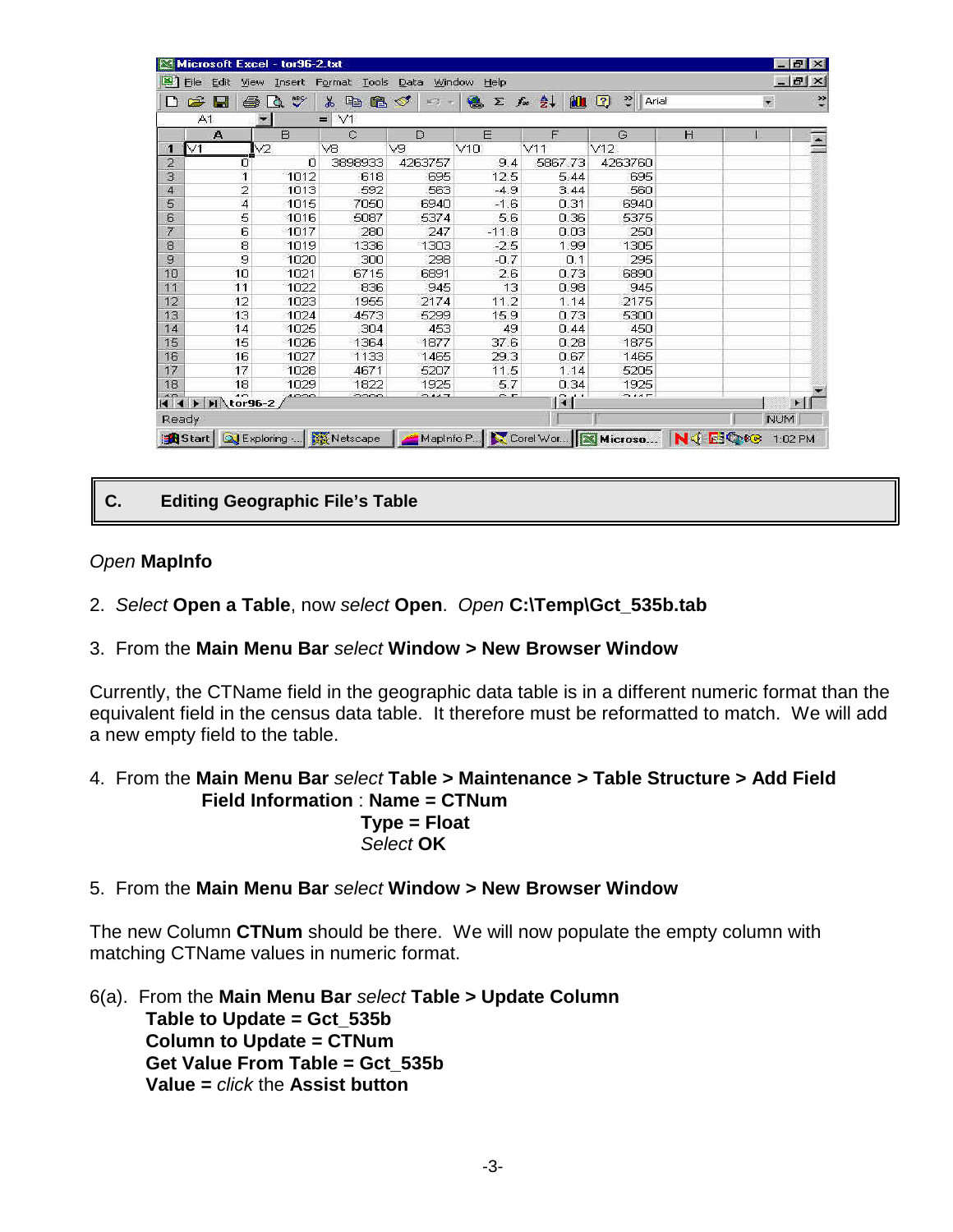# 6(b). An Expression window should open *Type* in **Val(CTname)**

|                      |        | <b>Column</b>                        |     |              | <b>STRD Dromeor 31</b><br>$\vert x \vert$ |                      | $ B$ $\times$<br>$ B$ $\times$ |
|----------------------|--------|--------------------------------------|-----|--------------|-------------------------------------------|----------------------|--------------------------------|
|                      |        | Lable to Update:                     |     | GCT_535B     | $\overline{\mathbf{z}}$                   |                      |                                |
|                      |        | Column to Update:                    |     | <b>CTNum</b> | $\overline{\mathbf{r}}$<br>$\bigcirc$     |                      |                                |
| k                    |        | Get Value From Table:                |     | GCT_535B     | 56 图<br>John.<br><b>ISS</b>               | 图图                   |                                |
| C <sub>T</sub><br>00 | Value: |                                      |     |              | Assist                                    |                      | ×                              |
| 00<br>00<br>OO       |        | <b>V</b> Browse Results              |     |              | <b>Expression</b><br>Type an expression:  | ×                    |                                |
| 00<br>00<br>00       |        |                                      |     | BK.          | Val(CTname<br>Columns:<br>Operators       | $\bullet$<br>$\pm$   |                                |
| 0007.02              |        | 5350007.02                           | 535 | 35           | Functions                                 | 国                    |                                |
| 0008.00              |        | 5350008.00                           | 535 | 35           |                                           |                      |                                |
| 0009.00              |        | 5350009.00                           | 535 | $3\xi$       | <b>DK</b><br>Cancel<br>Verify<br>Help     |                      |                                |
| 0010.00              |        | 5350010.00                           | 535 | 35           |                                           |                      |                                |
| 0011.00              |        | 5350011.00                           | 535 | $35 -$       |                                           |                      |                                |
| 0012.00              |        | 5350012.00                           | 535 | 35           | 0                                         |                      |                                |
| 0013.00              |        | 5350013.00                           | 535 | 35.          | о                                         |                      | æ.                             |
|                      |        | records 1 - 14 of 813                |     |              |                                           |                      |                                |
|                      |        | Start   J Exploring    @ Recycle Bin |     |              | Mapinf<br>Corel Phot.                     | NG ESQRES<br>3:13 PM |                                |

This will change strings like: "0007.01" to valid numbers like 7.01.

**D. Join Attribute Census Data to Geographic Data**

1. From the **Main Menu Bar** *select* **File > Open Table > C:\Temp\Tor96-3.txt (Change Files of Type: Delimited ASCII .txt).** Then *select* **open**.

- 2. From the **Delimited ASCII Information Window**: **Delimiter = Tab** *Select* **Use First Line For Column Titles** Then *select* **OK**.
- 3. From the **Main Menu Bar** *select* **Query > SQL Select**

**Select Columns = \* from Tables = Gct\_535b, Tor96\_3** (select both the geographic and attribute tables from Tables pull-down list) **where Condition = Gct\_535b.CTNum = Tor96\_3.V1** (CT geographic ID = CT attribute ID) Now *select* **OK**